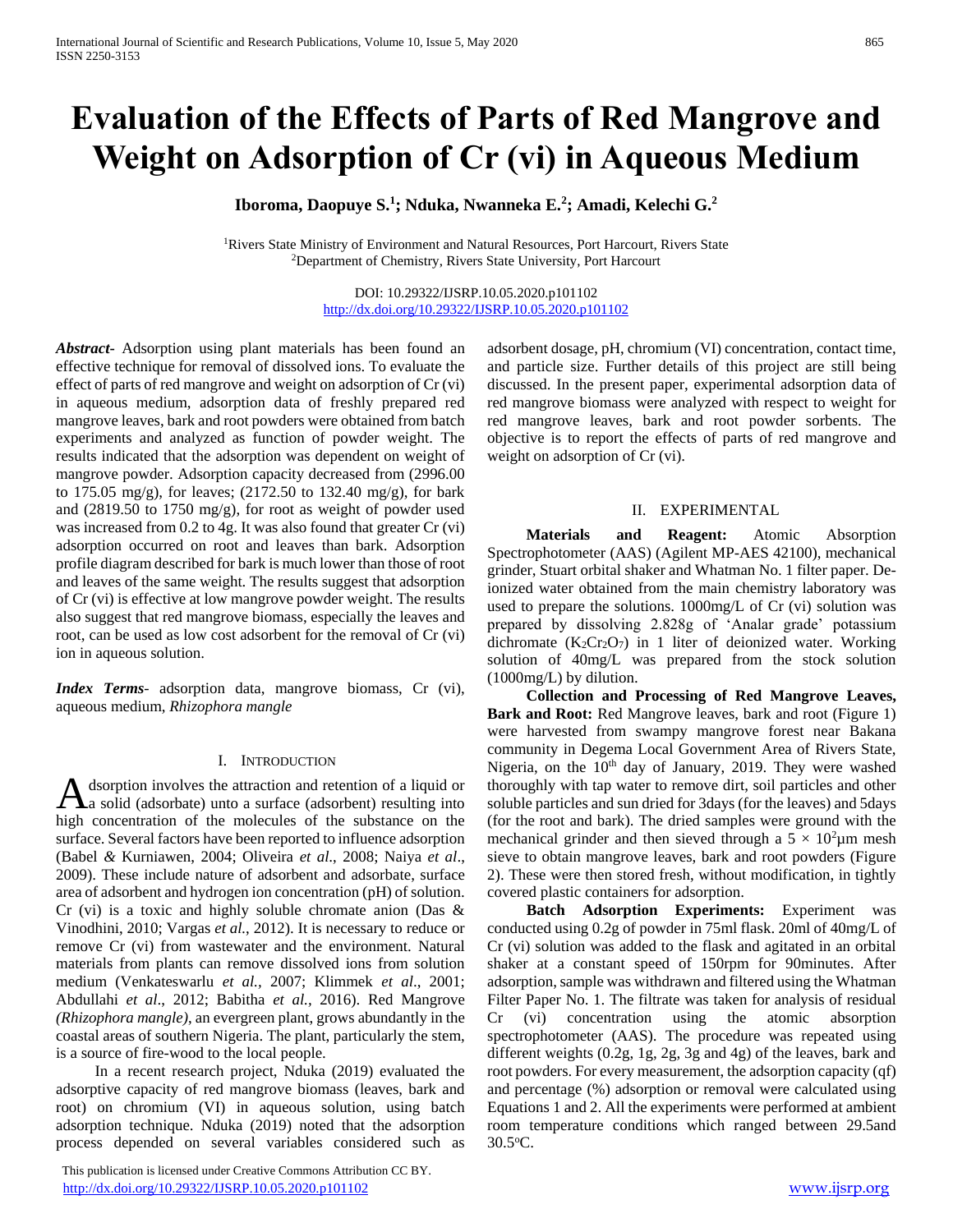$$
q_f = \left(\frac{c_o - c_f}{M}\right) \times V
$$
\n<sup>(1)</sup>\n
$$
\% Removal = \left[\frac{c_{o} - c_f}{c_o}\right] \times 100
$$
\n<sup>(2)</sup>

Where  $q_f$  = amount of Cr (vi) adsorbed during the adsorption period,  $(mg.g^{-1})$ ;  $M =$  mass of red mangrove powder added, (g); V = volume of solution, (L); (C<sub>o</sub>) and (C<sub>f</sub>) are respectively the initial and residual concentrations of Cr (vi) before and after adsorption,  $(mg.L^{-1})$ .



**Figure 1: Red Mangrove Samples: Leaves (A), Bark (B) and Root (C).**



**Figure 2: Red Mangrove Leaves (D), Bark (E) and Root (F) Powders**.

### III. RESULTS AND DISCUSSION

 **Effect of Red Mangrove Biomass on Adsorption:** Adsorbent dosage influences adsorption (Sathish *et al.*, 2015). Thus, adsorption results were plotted as adsorption capacity (Figure 3A) and percentage adsorption (Figure 3B) as function of weight of powder for red mangrove leaves, bark and root. The results indicated that the adsorption was dependent on weight of mangrove powder used. Adsorption capacity (Figure 3A) of the sorbents decreased from (2996.00 to 175.05 mg/g), for leaves; (2172.50 to 132.40mg/g), for bark and (2819.50 to 1750 mg/g), for root, as weight of powder used was increased from 0.2 to 4.0g. Unsaturation and overlapping of active sites as well as overcrowding of particles at higher dosage have been adduced by several researchers (Sathish *et al.*, 2015; Cookey *et al.*, 2019; Nduka *et al.*, 2019). Percentage of Cr (vi) adsorbed (Figure 3B) increased slightly with increase in weight of powder, meaning that high weight of powder only made few additional surface available for adsorption of Cr (vi) or the surface area was in excess and the Cr (vi) adsorbed per gram of powder decreased. These also explain that though there was increment in percentage of Cr (vi) adsorbed, increment not proportionate to adsorptive capacity of the adsorbents at higher powder weight. Thus, adsorption capacity

decreased as weight of powder used increased. However, Figure 3B indicates greater Cr (vi) adsorption on root and leaves than bark. Percentage adsorption profiles for leaf (72.37 to 89.86%) and root (73.88 to 90.09%) are much higher than that of bark (52.74 to 67.97%), suggesting that mangrove leaf and root powders are better adsorbents for Cr (vi) than mangrove bark powder.

 In an adsorption process, the amount of materials adsorbed by a given mass of adsorbent depends, among others, on the nature and porosity of the adsorbent. Fresh mangrove samples from same source, ground and sieved through the same porosity are expected to have similar adsorption data, thus similar adsorptive performance. Visual observation of the powdered samples (Figure 2) reveals nothing more but slight variation in colour. However, as with all plants, mangrove is composed mainly of cellulose materials and has capacity for binding dissolve ions due to presence of polyphenolic, hydroxyl and carboxylic groups in its structure (Rozaini *et al.*, 2010). Possession of these and other related chemical compounds in red mangrove may account for the results obtained. It can be concluded in this study that mangrove roots and leaves have relatively higher ability to adsorb Cr (vi) in a single component aqueous medium compared to mangrove bark of the same weight. Red mangrove leaves and root are therefore recommended for use as adsorbent in removal of Cr (vi) in aqueous medium.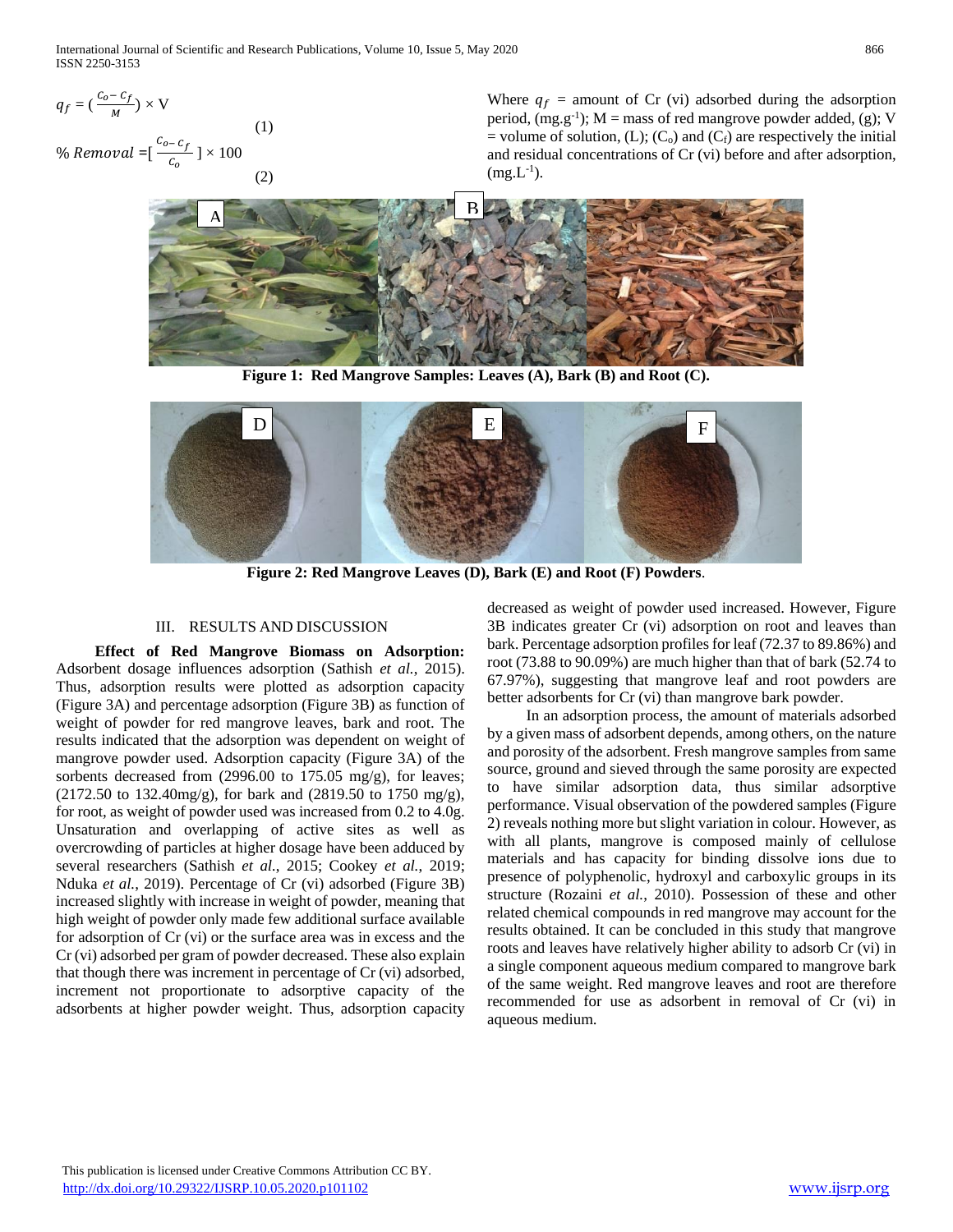

**Figure 3: Effect of Parts Red Mangrove and Weight on Adsorption of 40mg/L Cr (vi) solution.**

## IV. SUMMARY AND CONCLUSION

 This study has demonstrated the effects of parts of red mangrove plant (leaves, bark and root) and weight on adsorption of Cr (vi) in aqueous medium. It was found that mangrove leaves and root exhibited higher Cr (vi) adsorption than mangrove bark. The results also suggest that adsorption of Cr (vi) was effective at low mangrove powder weight. The investigations clearly indicate that mangrove root and leaves are better adsorbents for Cr (vi) than mangrove bark. Therefore, root and leaves of red mangrove plant can be used as adsorbents for treatment of water.

### **REFERENCES**

- [1] Abdullahi, B. S., Aliyu, S. & Ukuwa, S. (2012). Biosorption of Chromium (VI) from Solution by Corn Cob Powder. *International Journal of Environment Bioenergy*, *4,* 131 - 140.
- [2] Babel, S. & Kurniawan, S. P. (2004). Hexavalent Chromium Removal from Synthetic Waste Water using Coconut Shell Charcoal and Commercial

 This publication is licensed under Creative Commons Attribution CC BY. <http://dx.doi.org/10.29322/IJSRP.10.05.2020.p101102> [www.ijsrp.org](http://ijsrp.org/)

Activated Carbon Modified with Oxidizing Agent and / or Chitosan.*Journal of Hazardous Material, 4,* 99 - 109.

- [3] Babitha, M. S., Vel, R. T. & Thangarathi, J. (2016). Feasibility Studies on the Removal of Chromium (vi) from Simulated Waste Water using Banana Sheath Fibers (BSF). *Acta Technical Napocensis Civil Engineering & Architecture*, *59*, 52 - 68.
- [4] Cookey, A. G.; Iboroma, S. D. & Maduelosi, N. J. (2019). Comparative Adsorption Studies of Hexavalent Chromium Ion On Acid-Modified and Raw Mangrove Sorbents. *International Journal of Scientific and Research Publications*, 9, 479 - 484.
- [5] Das, N. & Vinodhini, V. (2010). Packed Bed Column Studies on Chromium (VI) Removal from Tannery Waste Water by Neem Saw Dust. *Dessalination, 264,* 9 - 14.
- [6] Klimmek, S.; Stan, H. J.; Wike, A.; Bunke, G. & Buchholz, R. (2001). Comparative Analysis of the Biosorption of Cadmium, Lead, Nickel and Zinc by Algae. *Environmental Science Technology, 35*, 4283 - 4288.
- [7] Nduka, E. N. (2019). Evaluation of the Adsorptive Capacity of Mangrove Biomass on Chromium (VI) in Aqueous Solution. Port Harcourt, Rivers State, Nigeria: (unpublished MSc Dissertation). Rivers State University.
- [8] Nduka, E. N.; Cookey, G. A. & Iboroma, S. D. (2019). Comparative adsorption of chromium (VI) by modified and